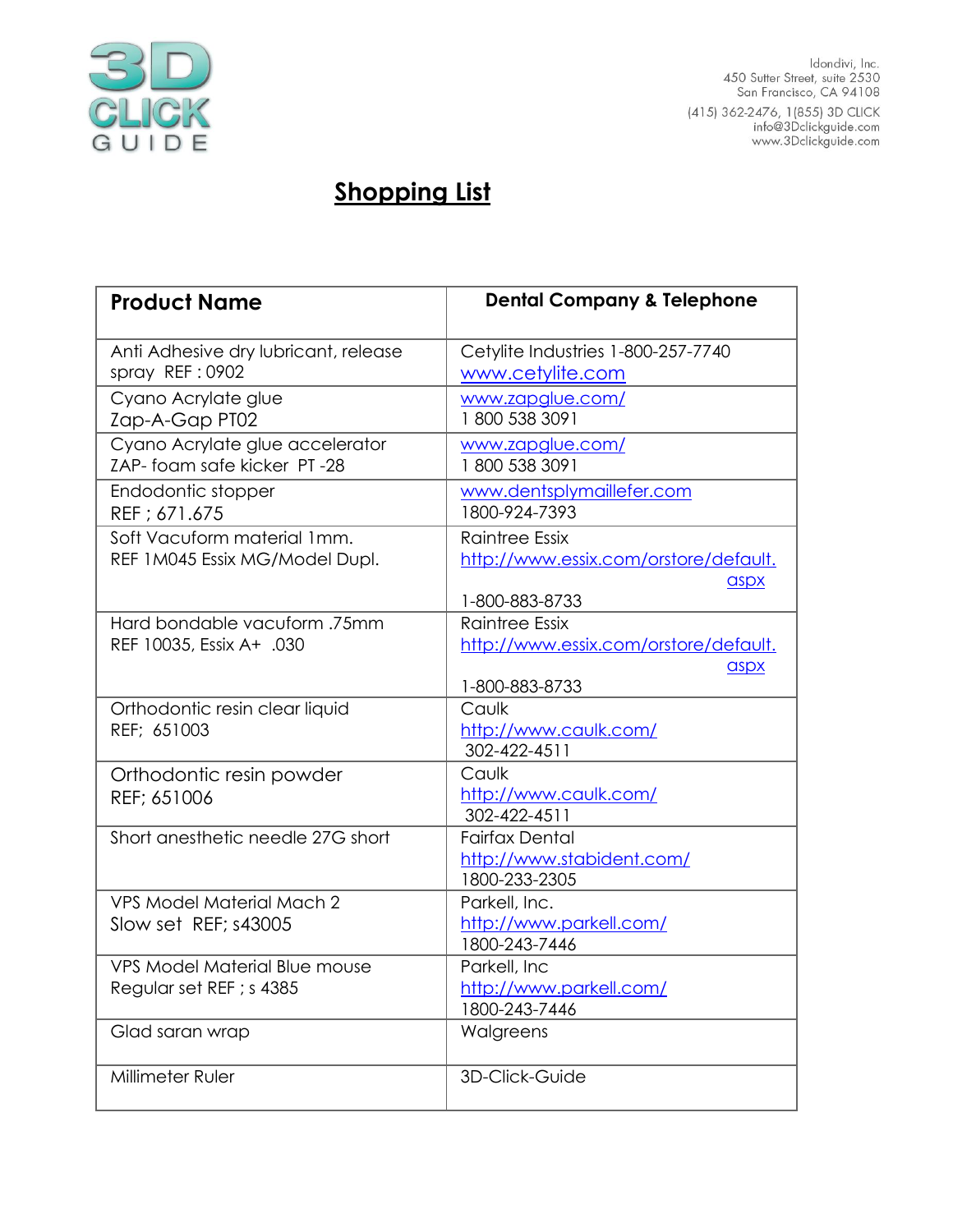## **3D-Click-Guide**

| Giflex-tr diamond disc 45 MM,         | <b>XP Dent</b>                    |
|---------------------------------------|-----------------------------------|
| order # 340 0011 0                    | http://www.xpdent.com/            |
|                                       | 1800-328-3965                     |
| HedgeHog Bur                          | Parkell, Inc.                     |
| Pear shape REF; S498                  | http://www.parkell.com/           |
| Ball shape REF; 499                   | 1800-243-7446                     |
| Disposable impression tray Coe        | <b>GC</b> America                 |
|                                       | http://www.gcamerica.com          |
|                                       | 1800-323-3386                     |
| <b>VPS</b> adhesive                   | <b>GC</b> America                 |
| REF ; 138991                          | http://www.gcamerica.com          |
|                                       | 1800-323-3386                     |
| <b>VPS Putty Exaflex</b>              | <b>GC</b> America                 |
| Exafast REF; 137307                   | http://www.gcamerica.com          |
|                                       | 1800-323-3386                     |
| VPS Impression injection Exafast NDS  | <b>GC America</b>                 |
| REF : 137107                          | http://www.gcamerica.com          |
|                                       | 1800-323-3386                     |
| Lab putty                             | Coltene-Whaledent                 |
| REF ; c8805                           | http://www.coltene.com/           |
|                                       | 1800-221-3046                     |
| Hand Saw                              | Coltene-Whaledent                 |
| <b>REF</b> ; PX200                    | http://www.coltene.com/           |
|                                       | 1800-221-3046                     |
|                                       |                                   |
| Accu-trac Trays                       | Coltene-Whaledent                 |
| Starter kit; REF ATT576               | http://www.coltene.com/           |
| REFILL kit ; REF ATR12                | 1800-221-3046                     |
|                                       |                                   |
| DVA Twin trays, disposable bases      | www.dentalventures.com/twin-trays |
|                                       | 1-800-228-6696                    |
| Bard Parker scalpel blade #23         | Patterson                         |
|                                       | http://www.pattersondental.com    |
|                                       | 1800-873-7683                     |
| Vacufomer                             | Ultradent products 1800-552-5512  |
|                                       |                                   |
| Stone Model Material, individual cups | <b>Tak System Earth Stone</b>     |
| REF ; 6697809                         | http://www.taksystems.com/        |
|                                       | 1800-333-9631                     |
| Stone Model Material Snap-stone       | Patterson                         |
| Pack @ 80 REF ; 7315823               | http://www.pattersondental.com    |
|                                       | 1800-873-7683                     |